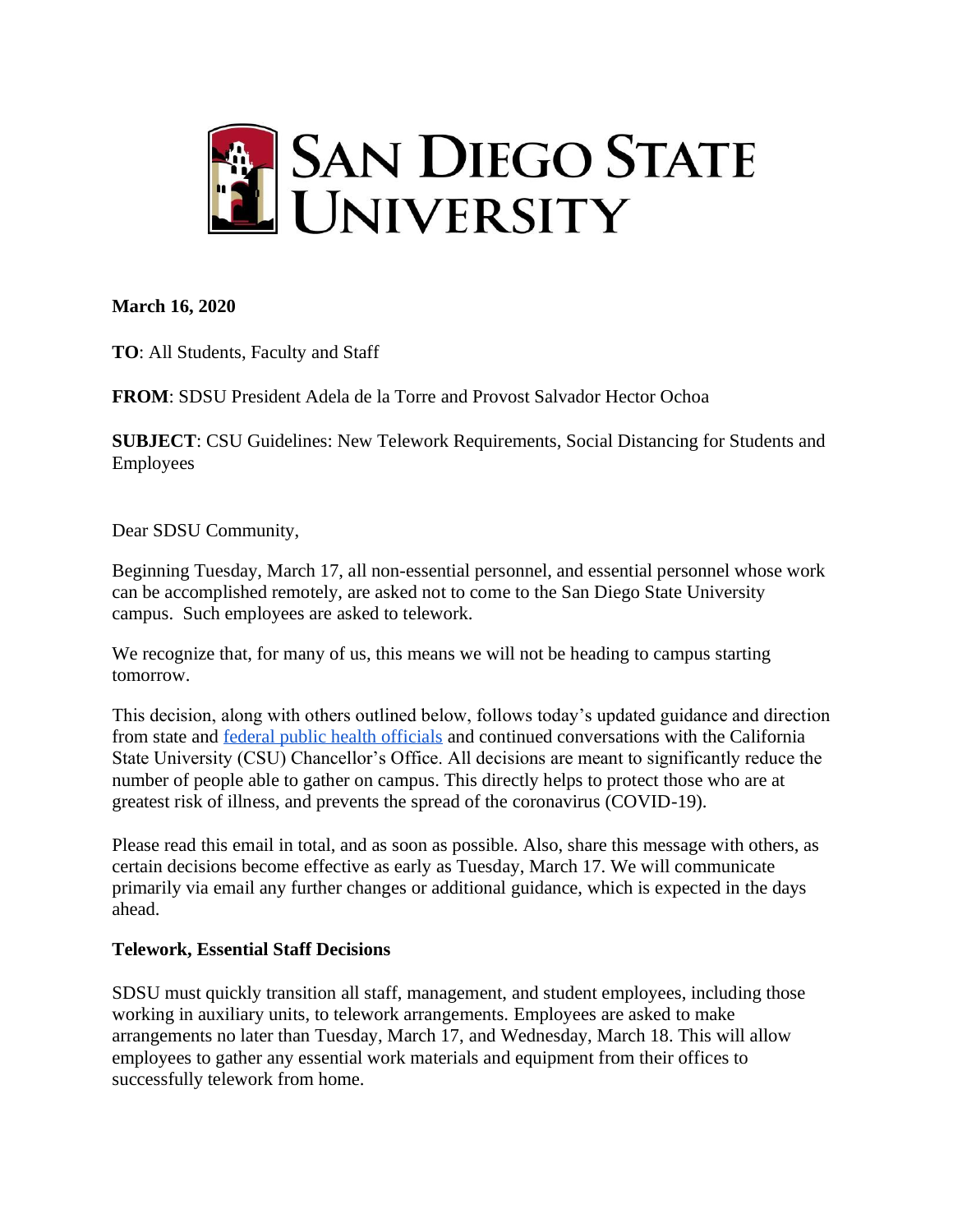To support those who will telework, SDSU's Information Technology Services has introduced [SDSU@Home: Remote Work Resources.](https://it.sdsu.edu/remote) This new site provides tools and resources for remote work, including request forms for equipment and other materials that may be provided without having to come to campus. Additional resources and direction to facilitate telework will be provided as soon as possible.

As directed by updated county and state guidance, those deemed responsible for both essential services and whose work requires on-campus performance will be permitted to continue working on campus. Examples of essential work that must be performed on campus include law enforcement and work necessary for the maintenance, care, and security of critical assets and facilities. At this time, this also includes our residence halls and the support of our students who remain in residence.

Further, guidelines from the Center for Human Resources (HR) will be communicated to administrators tomorrow, March 17, regarding the process by which employees may be given authorization to work on campus due to the essential nature of their work. Supervisors and administrators who need support should contact HR by emailing chr@sdsu.edu for guidance in implementing this urgent direction. Employees of auxiliary units will follow these same directions and should contact their Human Resources Department for specific questions.

It is necessary and expected that the vast majority of staff, management, and student employees will begin teleworking as soon as possible.

## **Campus Facilities**

All campus recreation and library facilities will be closed, and access will be fully restricted beginning tomorrow, Tuesday, March 17.

# **Essential Personnel: Sustaining Critical Research**

Critical on-campus, in-person research that cannot be done virtually and cannot be deferred can continue on campus as long as the recommendations around social distancing are followed. All faculty and staff engaged in ongoing critical research are encouraged to maximize social distancing by staggering work schedules, promoting remote activities and intentionally creating maximum physical spacing.

Research personnel who are able to work remotely are encouraged to do so on projects such as data analyses, manuscript development, generation of new grant proposals, or on-line training required for their scholarship.

More specific guidelines on human subjects research, grant management, working with funding agencies, and identification of critical services for planning efforts will be forthcoming.

# **Additional Virtual Adoption**

Tutoring and other co-curricular services will increasingly be moved into virtual modalities.